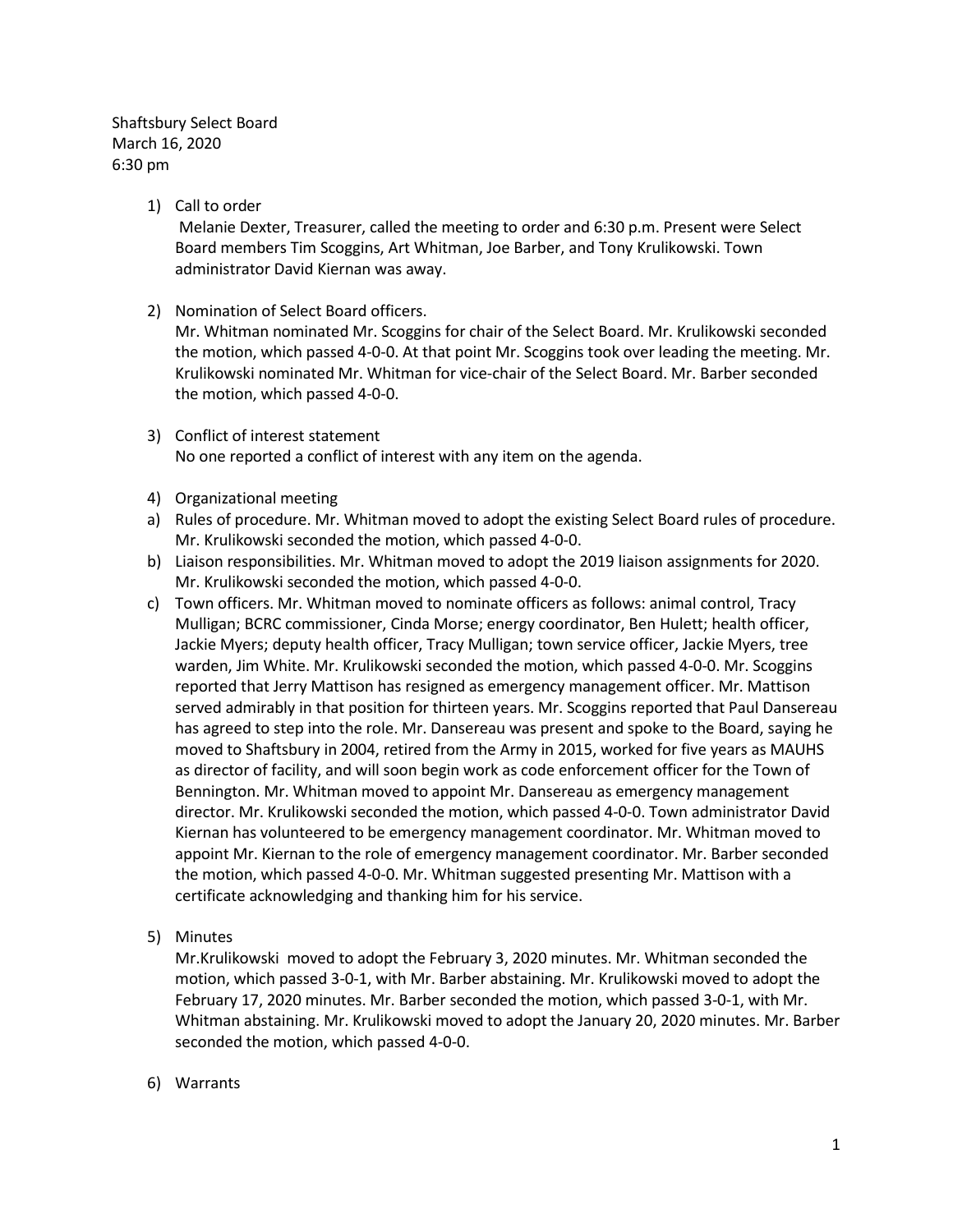Payroll warrant #18, \$26,662.52. Mr. Krulikowski moved to approve the warrant. Mr. Whitman seconded the motion, which passed 4-0-0.

Check warrant # 24, \$79,665.79. Mr. Krulikowski moved to approve the warrant. Mr. Barber seconded the motion, which passed 4-0-0.

Check warrant #234, \$6650.00. Mr. Krulikowski moved to approve the warrant. Mr. Whitman seconded the motion, which passed 4-0-0.

#### 7) Announcements

Mr. Scoggins reported that it is being recommended that towns close their public buildings. Mr. Whitman moved to close Cole Hall to the public effective March 18, 2020 until it is deemed safe to reopen. Mr. Barber seconded the motion. Mr. Scoggins noted that staff will work remotely as much as possible and otherwise minimize their time spent in the building. Members of the public needing access to land records can make an appointment with the Town Clerk. Some routine town business such as getting dog licenses, paying water bills, and getting tax bills can be done via email and online or via USPS. Checks can be safely left in a lock box outside the downstairs door to the building. Ms. Dexter reported that some towns have begun providing coordination between those needing assistance and those wanting to volunteer to provide assistance. Perhaps a resident would like to volunteer to provide that coordination in Shaftsbury.

Mr. Scoggins reported that the first meeting, by teleconference, of the new Communications Union District representatives will take place on March 18, 2020.

8) Public comments

Richard Setzer of White Creek Road clarified his comments made at Town meeting, that he asks the Select Board simply to adopt a non-binding resolution that the Town is a "Second Amendment Sanctuary City." He would not encourage citizens to break any laws but simply wishes to protect second amendment rights. Mr. Barber asked that the issue be placed on a future agenda for further discussion. Mr. Scoggins asked Mr. Sensor to email him so he can let him know when the item is to be discussed.

9) Treasurer's report

Ms. Dexter noted that expenditures are about 2% ahead of last year and revenues are about 2% below, so she and the administrator will keep a close eye on cash flow. The last of the water payments are coming in. She noted that those preparing tax forms can find the information they need on the town website under "Information for Tax Preparers." Ms. Dexter will email bills upon request. All fees can be paid online or via deposit in the lock box at Cole Hall.

- 10) Green Lantern Solar cancelled its presentation. Mr. Whitman asked the road foreman to look at the proposed curb cut, which seems to be located in an awkward location.
- 11) The presentation from the Shaftsbury Historical Society was cancelled. Mitch Race, president, emailed Mr. Scoggins and asked the Select Board to send him questions. In his email he said the Society has decided that it would entertain an offer to buy the church in order to finance the maintenance of the Galusha homestead. Mr. Krulikowski wanted to know whether the church's deed posed any use restrictions. He wouldn't want a use ill-suited to its historic character to be installed there.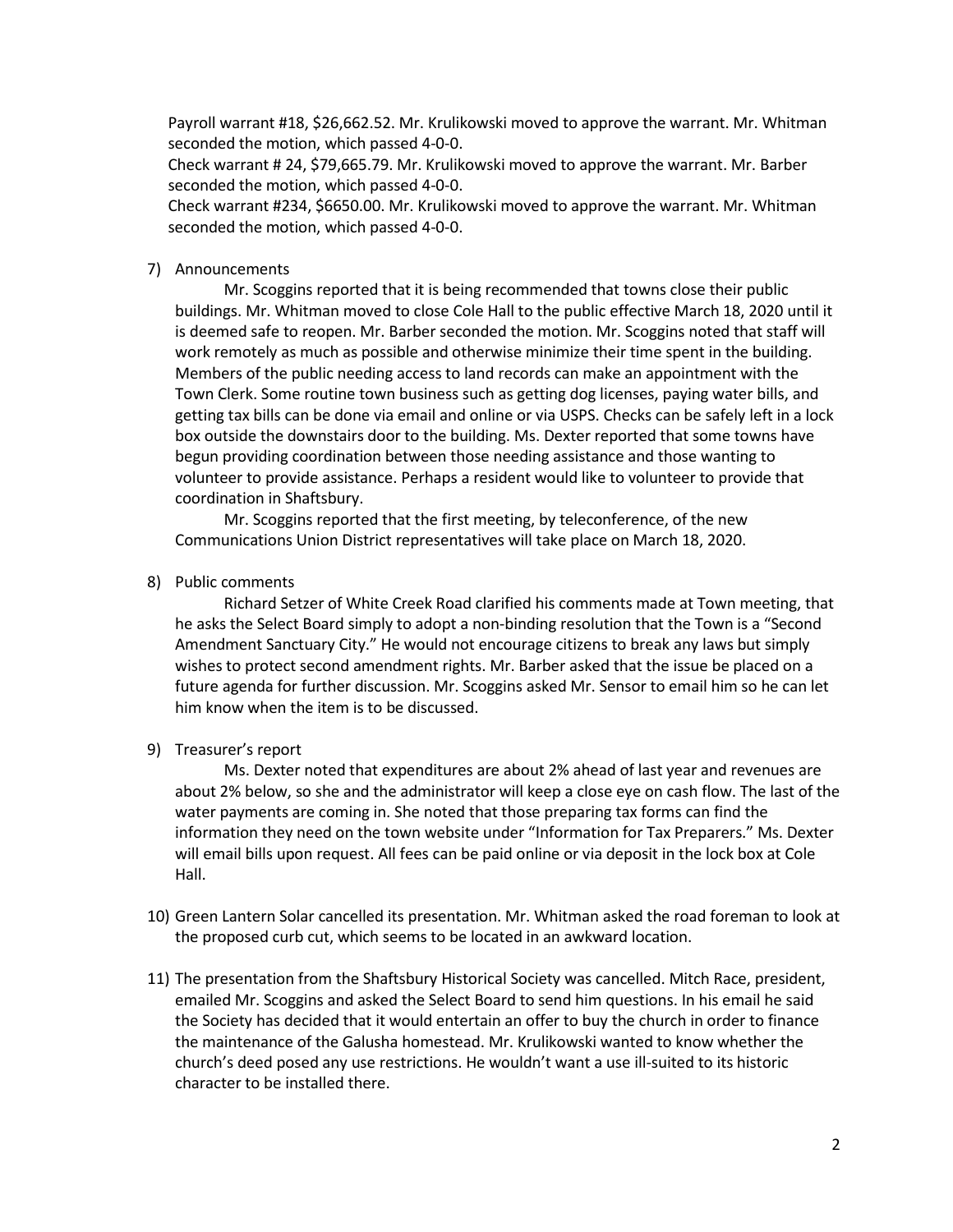## 12) Road Reports

Mr. Yanotti reported the crew has been adding gravel to the bad sections. In some locations, the roads have dried up enough to allow some spot-grading. The potholes have been frustrating. He said there are about 700-800 tons of sand and about 150 tons of salt in the shed.

Mr. Yanotti said he thought the crew would be able to institute its alternative work schedule May 4 -Oct 30, in which four men would work ten-hour days Mon-Thurs, and two would work 8-hour days Mon-Friday. Mr. Whitman moved to adopt the alternative work schedule. Mr. Krulikowski seconded the motion. Mr. Whitman noted that the crew may have to work on Saturdays sometimes. The motion passed 4-0-0.

## 13) Opening bids for a shed

The bids for a swap shed structure and a shed at the fire house will be postponed. Shewell Construction put in a bid for the shed for the transfer station attendant at approximately \$6500. The other bids were considerably higher. Mr. Barber moved to accept the bid from Shewell Construction. Mr. Whitman seconded the motion, which passed 4-0-0.

## 14) Southern Vermont Communications Union District

Mr. Scoggins read for the Board a statement confirming the creation of the CUD and appointing Mr. Scoggins as the representative to the CUD for one year. Mr. Krulikowski moved to approve the resolution. Mr. Whitman seconded the motion, which passed 4-0-0.

## 15) Letter of support for cell tower in N. Bennington.

Mr. Whitman reported that Verizon has found that the best spot for a new tower is behind the Village garage on Mechanic Street. Many neighbors objected for a variety of reasons. One more hearing will be held. If the Trustees approve the request, the citizens may still appeal via petition. Mr. Whitman believes that the tower is essential for business in the region. At Whitman's suggestion, Scoggins prepared a statement of support for the tower which he read to the Select Board. Mr. Krulikowski moved to send the letter to the Trustees of North Bennington. Mr. Whitman seconded the motion, which passed 4-0-0.

#### 16) Other Business

Renew contract with CAI Technologies for maintenance of the town tax maps. Mr. Krulikowski moved to renew the contract. Mr. Barber seconded the motion, which passed 4-0- 0.

Renewal of liquor license for Paulin's: Mr. Krulikowski moved to renew the license. Mr. Barber seconded the motion, which passed 4-0-0.

Mr. Kiernan requested a special meeting on March 30 to sign warrants. The meeting was scheduled without objection at 5 p.m. on that date.

# 17) Review of Action Items

- Mr. Scoggins will honor Mr. Mattison's service.
- Mr. Yanotti will check the curb cut for the solar installation.
- Mr. Scoggins will arrange for a presentation by the Historical Society.
- The Board will hold a special meeting on March 30 at 5 p.m.

20) Mr. Krulikowski moved to enter executive session to discuss personnel issues and a contract negotiation. Mr. Barber seconded the motion, which passed 4-0-0.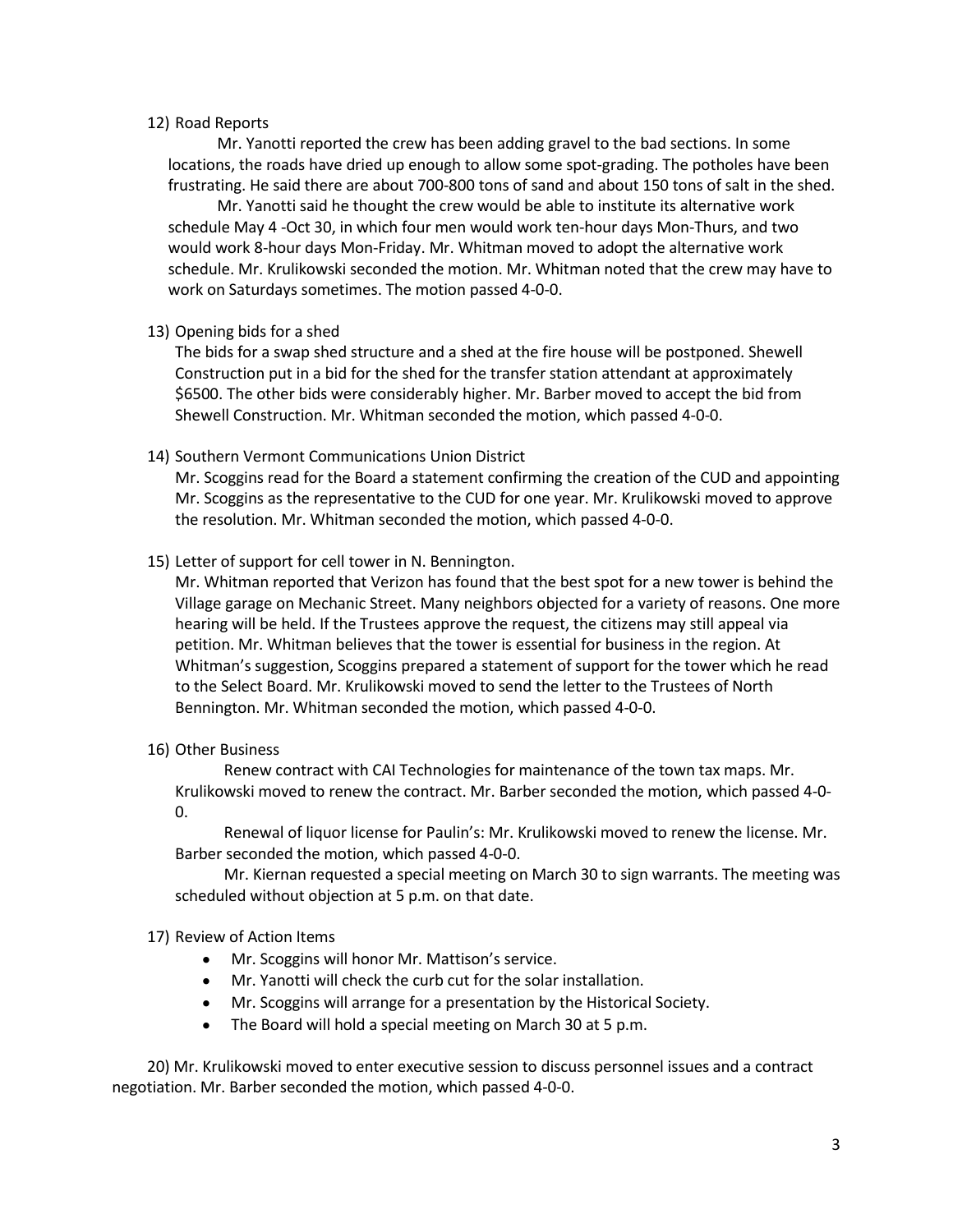Upon return, Mr. Whitman moved to award a stipend of \$500 dollars to Town Clerk Marlene Hall to thank her for her work on the Town Plan. Mr. Whitman seconded the motion, which was approved 4-0-0.

Mr. Krulikowski moved to raise the Town Clerk's salary from \$41,544 to 43,544 in FY21? Mr. Barber seconded the motion, which passed 4-0-0.

21) The meeting adjourned at 8:25 p.m.